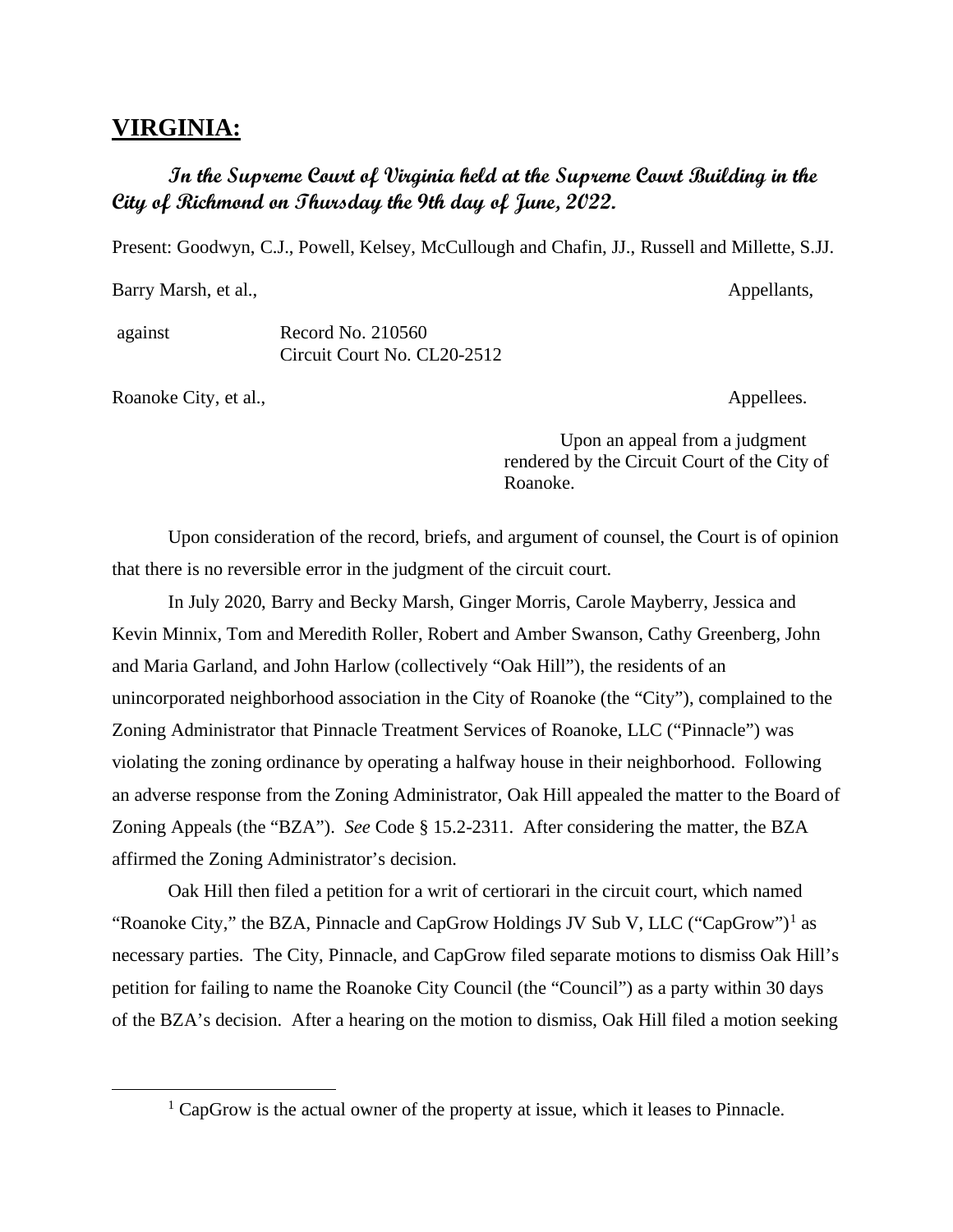to correct what it considered to be a misnomer. In its motion, Oak Hill argued that it had intended to name the Council as a party, not the City.

After considering the matter, the circuit court denied Oak Hill's motion and granted the motions to dismiss. The circuit court explained that a locality is a distinct entity from its governing body and, therefore, "Roanoke City and the City of Roanoke are not misnomers for the City Council for the City of Roanoke." As such, it concluded that it lacked discretion to permit Oak Hill to amend its petition to include the Council as a party.

Under Code § 15.2-2314, a party seeking review of a board of zoning appeals decision is required to name "[t]he governing body" of a locality as a "necessary part[y] to the proceedings in the circuit court." Thus, in order for proceedings to be initiated under Code § 15.2-2314, a petitioner must give notice to the governing body of the locality "by identifying it as a party in the petition." *Boasso Am. Corp. v. Zoning Adm'r of City of Chesapeake*, 293 Va. 203, 210 (2017). "The failure to name the governing body as a necessary party within the 30-day window contemplated by Code § 15.2-2314 remains a defect and, when timely raised . . . *requires* dismissal of the petition." *Id.* (emphasis added).

> Compliance with this requirement does not impose a heavy burden on the petitioner. The petitioner can name the governing body in a separate heading or caption or name it in the body of the petition, so long as "a reasonable reader would understand either from the petition's text or context or both that the [necessary party] is being mentioned not as a mere historical reference within the larger background of the case, but as the party against whom the appeal is being taken."

*Id.* at 210–11 (quoting *Christian v. Virginia Dep't of Soc. Servs.*, 45 Va. App. 310, 316 (2005)).

Moreover, merely referring to the locality is insufficient under Code § 15.2-2314. "A 'locality' and its 'governing body' are not interchangeable terms but have separate legal identities that must be observed in initiating an action against either as a party defendant in a legal action." *Miller v. Highland County*, 274 Va. 355 (2007). Thus, the governing body of the locality must be specifically identified in the petition. *See Boasso Am. Corp.*, 293 Va. at 209 (citing *Miller*, 274 Va. at 367).

Here, it cannot be said that a reasonable reader would understand that the Council was the party against whom Oak Hill was bringing an appeal under Code § 15.2-2314. Notably, the word "council" is not mentioned once in the entire petition. Instead, the petition makes repeated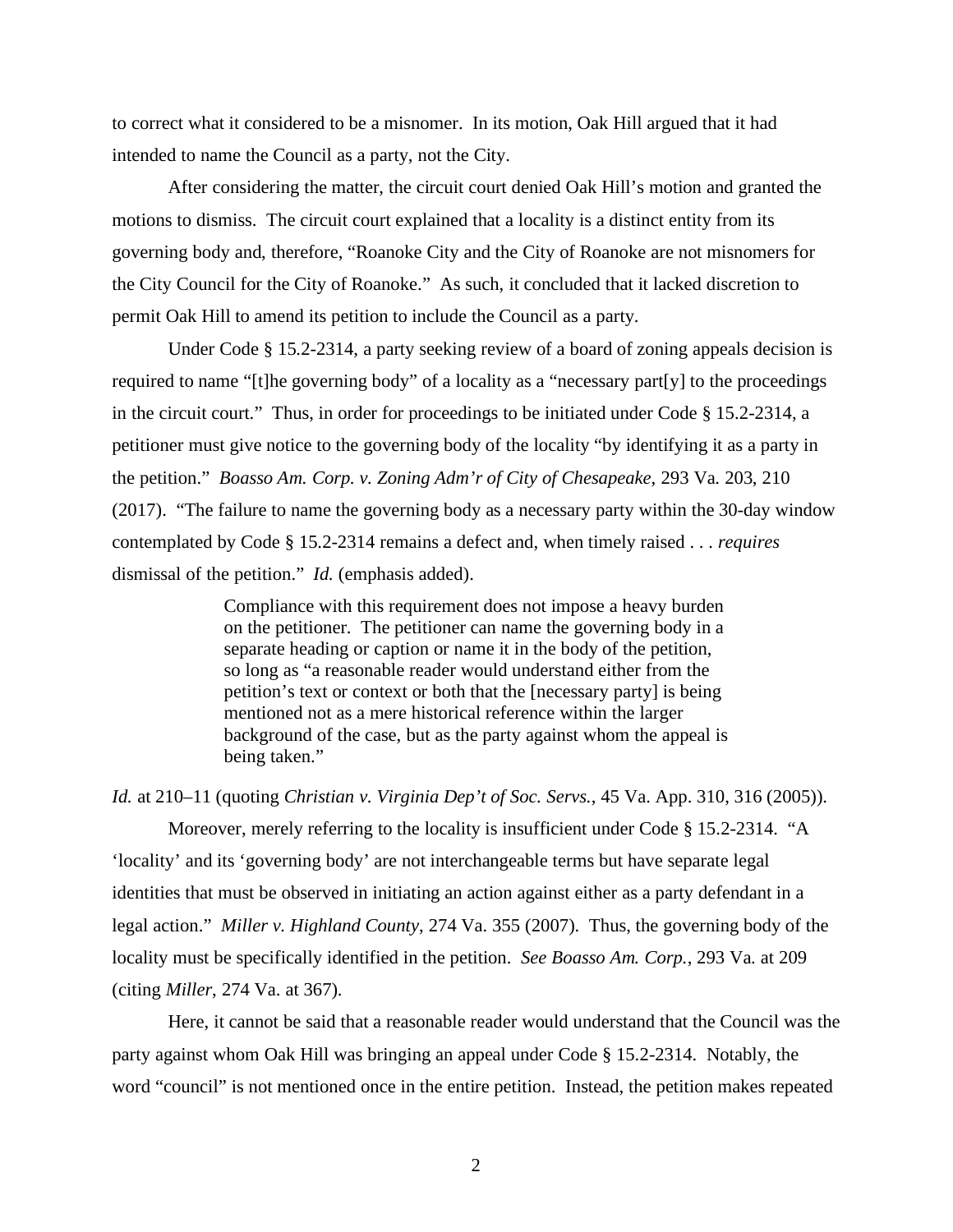references to "Roanoke City," which, on its face, would indicate that the petition was directed at the City rather than the Council.

Oak Hill, however, contends that "Roanoke City" is a non-entity, and, therefore, it must be interpreted as a reference to the Council. Oak Hill's argument is belied by the fact that it used "Roanoke City" interchangeably with "City of Roanoke" throughout the petition. For example, in the first paragraph of its petition, Oak Hill referred to the "*City of Roanoke* Zoning Ordinance 36.2-563." (Emphasis added.) Then, beginning in the second enumerated paragraph of the petition, Oak Hill made repeated references to the "*Roanoke City* Zoning Ordinance." (Emphasis added.) Similarly, in the fourth and twenty-second enumerated paragraphs, it referenced "Chapter 36.2 of the *Roanoke City* Code." (Emphasis added.) Taken as a whole, it is clear that, in the context of the petition, "Roanoke City" is synonymous with "City of Roanoke."

It is further worth noting that, in its prayer for relief, Oak Hill specifically requested that the circuit court "direct *the City of Roanoke* . . . to immediately require CapGrow and Pinnacle to cease operations." (Emphasis added.) As "City of Roanoke" cannot be interpreted as anything other than a reference to the City, it is clear that a reasonable reader could only interpret the petition as an action against the City, not the Council.

For similar reasons, Oak Hill's argument that it should be permitted to amend its complaint using Code § 8.01-6 must fail. Code § 8.01-6 allows a party to cure a misnomer by amending its pleadings and the resulting amendment relates back to the date of the original filing. "[A] misnomer occurs where the proper party to the underlying action has been identified, but incorrectly named." *Richmond v. Volk*, 291 Va. 60, 64 (2016). "Misjoinder, on the other hand, arises when 'the person or entity identified by the pleading was not the person by or against whom the action could, or was intended to be, brought.'" *Id.* (quoting *Estate of James v. Peyton*, 277 Va. 443, 452 (2009)). As explained above, "Roanoke City" is a misnomer for the City, not the Council. As the City is not the proper party to the petition, the repeated references to "Roanoke City" amount to a misjoinder. Accordingly, Code § 8.01-6 has no application in this case. $2$ 

<span id="page-2-0"></span> $2$  As the present case does not involve the correction of a misnomer, the Court does not take any position as to whether Code § 8.01-6 applies to correct actual misnomers in cases brought under Code § 15.2-2314.